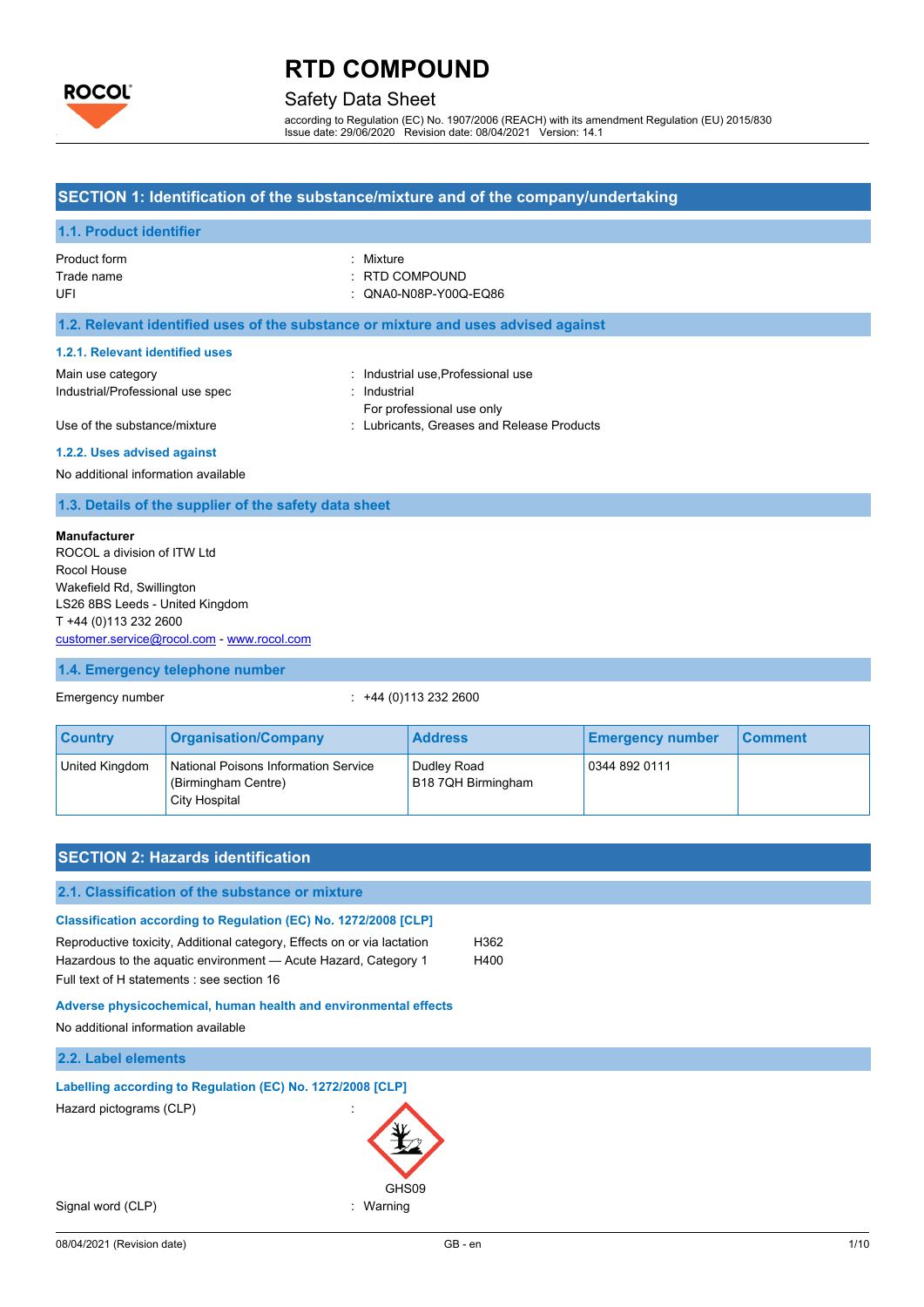## Safety Data Sheet

according to Regulation (EC) No. 1907/2006 (REACH) with its amendment Regulation (EU) 2015/830

| Contains<br>Hazard statements (CLP) | $\therefore$ C14-C17 CHLORINATED PARAFFIN<br>: H362 - May cause harm to breast-fed children.<br>H400 - Very toxic to aquatic life.                                                                             |
|-------------------------------------|----------------------------------------------------------------------------------------------------------------------------------------------------------------------------------------------------------------|
| Precautionary statements (CLP)      | : P201 - Obtain special instructions before use.<br>P263 - Avoid contact during pregnancy and while nursing.<br>P308+P313 - IF exposed or concerned: Get medical advice/attention.<br>P391 - Collect spillage. |
| <b>EUH-statements</b>               | : EUH066 - Repeated exposure may cause skin dryness or cracking.<br>EUH208 - Contains TERPINEOL(8000-41-7). May produce an allergic reaction.                                                                  |

### **2.3. Other hazards**

No additional information available

## **SECTION 3: Composition/information on ingredients**

### **3.1. Substances**

### Not applicable

### **3.2. Mixtures**

| <b>Name</b>                  | <b>Product identifier</b>                                                                                | $\frac{9}{6}$ | <b>Classification according to</b><br><b>Regulation (EC) No. 1272/2008</b><br><b>[CLP]</b>                                                   |
|------------------------------|----------------------------------------------------------------------------------------------------------|---------------|----------------------------------------------------------------------------------------------------------------------------------------------|
| C14-C17 CHLORINATED PARAFFIN | CAS-No.: 85535-85-9<br>EC-No.: 287-477-0<br>EC Index-No.: 602-095-00-X<br>REACH-no: 01-2119519269-<br>33 | $50 - 70$     | Lact., H362<br>Aquatic Acute 1, H400 (M=100)<br>Aquatic Chronic 1, H410                                                                      |
| <b>TERPINEOL</b>             | CAS-No.: 8000-41-7<br>EC-No.: 232-268-1<br>REACH-no: 01-2119553062-<br>49 / 01-2119982324-34             | $0.1 - 1$     | Flam. Liq. 3, H226<br>Skin Irrit. 2, H315<br>Eye Irrit. 2, H319<br><b>Skin Sens. 1, H317</b><br>Asp. Tox. 1, H304<br>Aquatic Chronic 2, H411 |

Full text of H-statements: see section 16

| <b>SECTION 4: First aid measures</b>                                            |                                                                                                                                                                                         |
|---------------------------------------------------------------------------------|-----------------------------------------------------------------------------------------------------------------------------------------------------------------------------------------|
| 4.1. Description of first aid measures                                          |                                                                                                                                                                                         |
| First-aid measures after inhalation<br>First-aid measures after eye contact     | : Allow affected person to breathe fresh air. Allow the victim to rest.<br>: Rinse immediately with plenty of water. Obtain medical attention if pain, blinking or redness<br>persists. |
| First-aid measures after ingestion                                              | : Rinse mouth. Do NOT induce vomiting. Obtain emergency medical attention.                                                                                                              |
| 4.2. Most important symptoms and effects, both acute and delayed                |                                                                                                                                                                                         |
| No additional information available                                             |                                                                                                                                                                                         |
| 4.3. Indication of any immediate medical attention and special treatment needed |                                                                                                                                                                                         |

No additional information available

| <b>SECTION 5: Firefighting measures</b>                        |                                                                                              |
|----------------------------------------------------------------|----------------------------------------------------------------------------------------------|
| 5.1. Extinguishing media                                       |                                                                                              |
| Suitable extinguishing media<br>Unsuitable extinguishing media | : Foam. Dry powder. Carbon dioxide. Water spray. Sand.<br>: Do not use a heavy water stream. |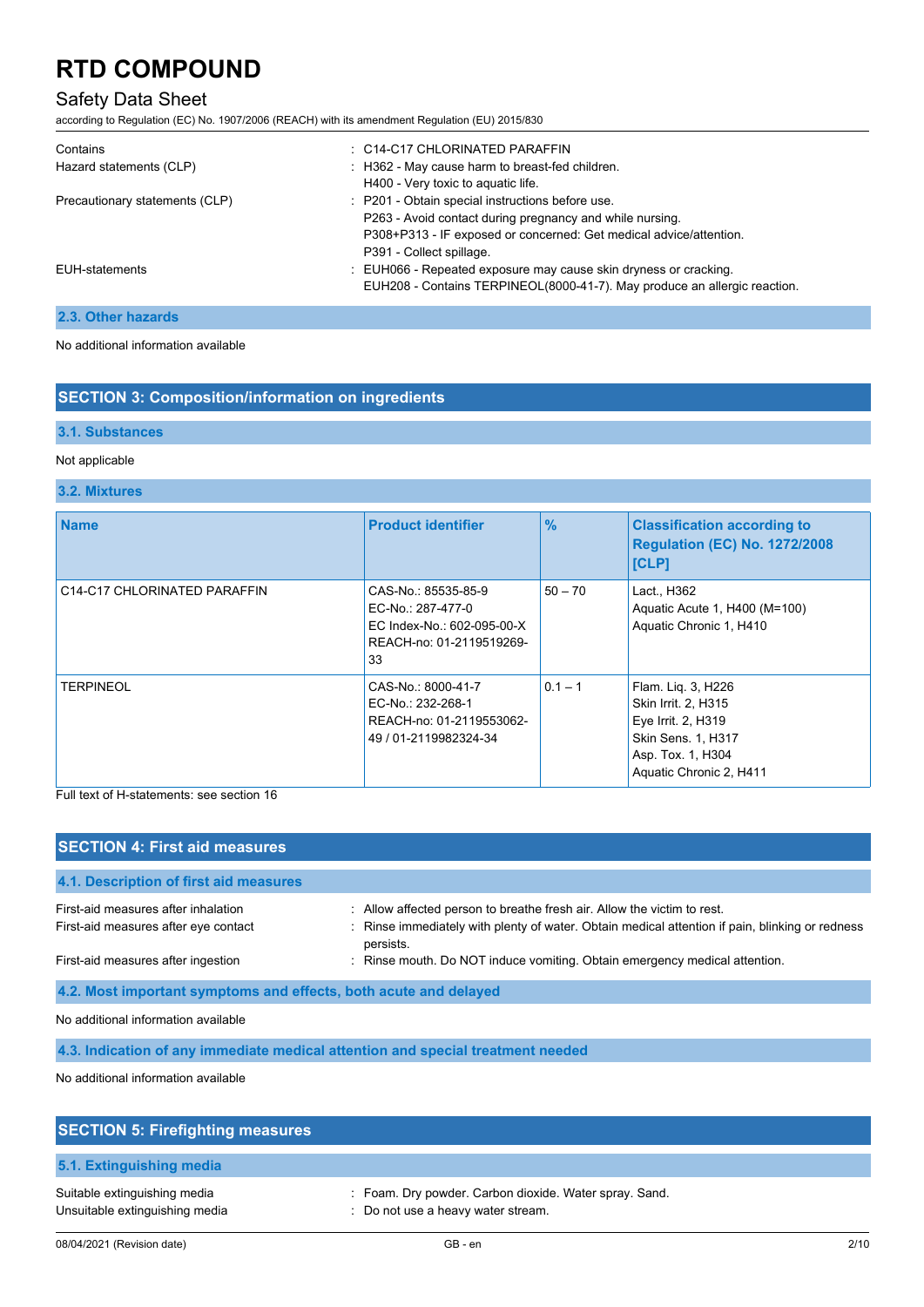## Safety Data Sheet

according to Regulation (EC) No. 1907/2006 (REACH) with its amendment Regulation (EU) 2015/830

| 5.2. Special hazards arising from the substance or mixture |                                                                                                                                                                          |
|------------------------------------------------------------|--------------------------------------------------------------------------------------------------------------------------------------------------------------------------|
| No additional information available                        |                                                                                                                                                                          |
| 5.3. Advice for firefighters                               |                                                                                                                                                                          |
| Firefighting instructions                                  | : Use water spray or fog for cooling exposed containers. Exercise caution when fighting any<br>chemical fire. Prevent fire fighting water from entering the environment. |
| Protection during firefighting                             | : Do not enter fire area without proper protective equipment, including respiratory protection.                                                                          |

| <b>SECTION 6: Accidental release measures</b>                                                                                             |                                              |  |  |
|-------------------------------------------------------------------------------------------------------------------------------------------|----------------------------------------------|--|--|
| 6.1. Personal precautions, protective equipment and emergency procedures                                                                  |                                              |  |  |
| 6.1.1. For non-emergency personnel                                                                                                        |                                              |  |  |
| Emergency procedures                                                                                                                      | : Evacuate unnecessary personnel.            |  |  |
| 6.1.2. For emergency responders                                                                                                           |                                              |  |  |
| Protective equipment                                                                                                                      | : Equip cleanup crew with proper protection. |  |  |
| Emergency procedures                                                                                                                      | Ventilate area.<br>٠.                        |  |  |
| <b>6.2. Environmental precautions</b>                                                                                                     |                                              |  |  |
| Prevent entry to sewers and public waters. Notify authorities if liquid enters sewers or public waters. Avoid release to the environment. |                                              |  |  |

### **6.3. Methods and material for containment and cleaning up**

Methods for cleaning up **intercontatal containers** or shovel into suitable containers. Minimise generation of dust. Store away from other materials.

#### **6.4. Reference to other sections**

See Heading 8. Exposure controls and personal protection.

| <b>SECTION 7: Handling and storage</b>                            |                                                                                                                                                                                                                                                                                                                                                                                                                                                                       |
|-------------------------------------------------------------------|-----------------------------------------------------------------------------------------------------------------------------------------------------------------------------------------------------------------------------------------------------------------------------------------------------------------------------------------------------------------------------------------------------------------------------------------------------------------------|
| 7.1. Precautions for safe handling                                |                                                                                                                                                                                                                                                                                                                                                                                                                                                                       |
| Precautions for safe handling<br>Hygiene measures                 | : Wash hands and other exposed areas with mild soap and water before eating, drinking or<br>smoking and when leaving work. Provide good ventilation in process area to prevent<br>formation of vapour. Obtain special instructions before use. Avoid contact during<br>pregnancy/while nursing. Do not breathe dust/fume/gas/mist/vapours/spray.<br>: Do not eat, drink or smoke when using this product. Wash hands, forearms and face<br>thoroughly after handling. |
| 7.2. Conditions for safe storage, including any incompatibilities |                                                                                                                                                                                                                                                                                                                                                                                                                                                                       |
| Storage conditions<br>Incompatible products                       | : Keep only in the original container in a cool, well ventilated place away from : Keep<br>container closed when not in use.<br>Strong bases. Strong acids                                                                                                                                                                                                                                                                                                            |
| Incompatible materials                                            | : Sources of ignition. Direct sunlight.                                                                                                                                                                                                                                                                                                                                                                                                                               |
| 7.3. Specific end use(s)                                          |                                                                                                                                                                                                                                                                                                                                                                                                                                                                       |

No additional information available

### **SECTION 8: Exposure controls/personal protection**

#### **8.1. Control parameters**

#### **8.1.1. National occupational exposure and biological limit values**

No additional information available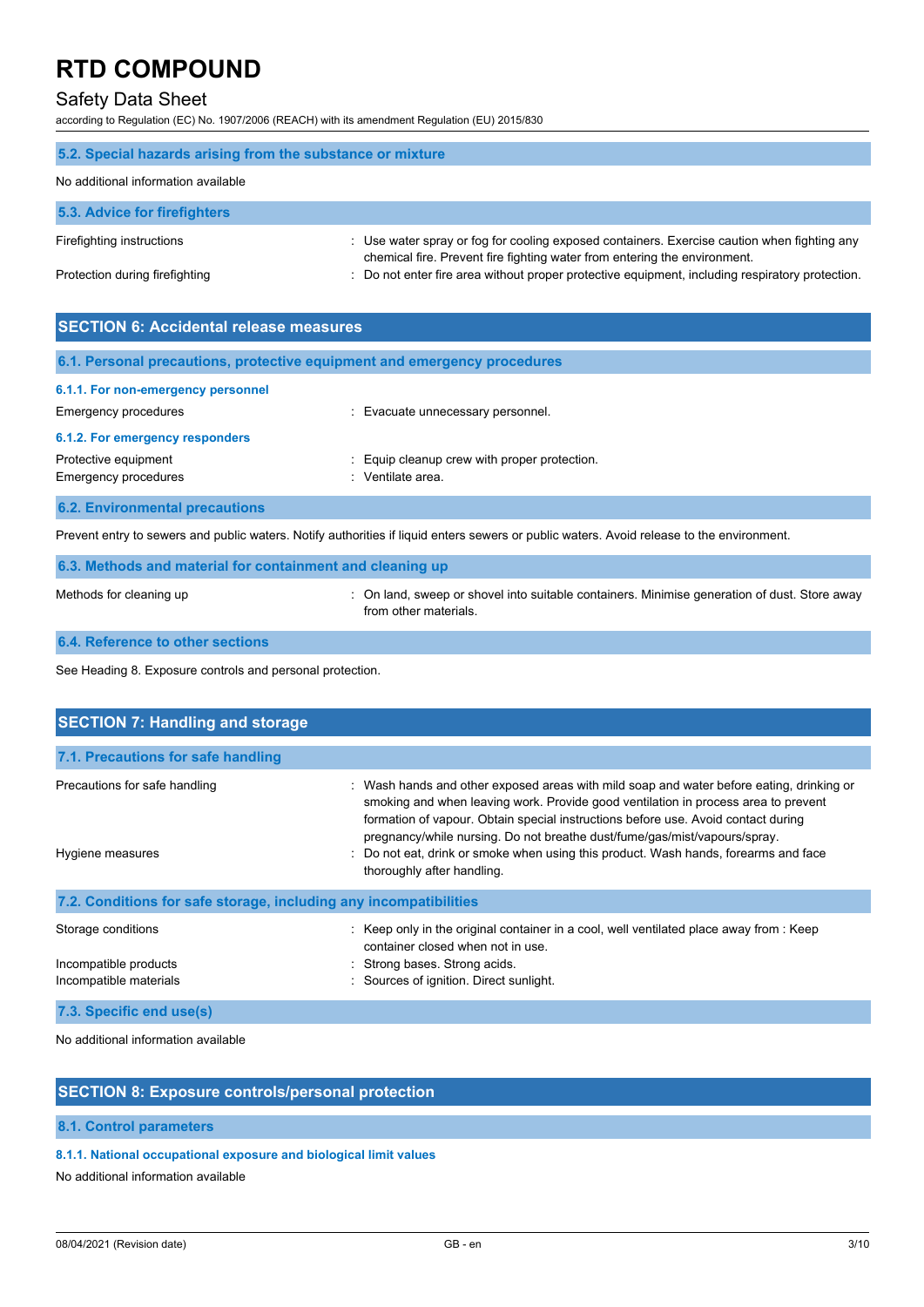### Safety Data Sheet

according to Regulation (EC) No. 1907/2006 (REACH) with its amendment Regulation (EU) 2015/830

#### **8.1.2. Recommended monitoring procedures**

No additional information available

#### **8.1.3. Air contaminants formed**

No additional information available

#### **8.1.4. DNEL and PNEC**

No additional information available

#### **8.1.5. Control banding**

No additional information available

#### **8.2. Exposure controls**

#### **8.2.1. Appropriate engineering controls**

No additional information available

#### **8.2.2. Personal protection equipment**

**Personal protective equipment:** Avoid all unnecessary exposure.

#### **8.2.2.1. Eye and face protection**

**Eye protection:** Chemical goggles or safety glasses

### **8.2.2.2. Skin protection**

**Hand protection:** Wear protective gloves.

#### **8.2.2.3. Respiratory protection**

**Respiratory protection:** Wear appropriate mask

#### **8.2.2.4. Thermal hazards**

No additional information available

#### **8.2.3. Environmental exposure controls**

#### **Consumer exposure controls:**

Avoid contact during pregnancy/while nursing.

#### **Other information:**

Do not eat, drink or smoke during use.

| SECTION 9: Physical and chemical properties<br>9.1. Information on basic physical and chemical properties |  |  |
|-----------------------------------------------------------------------------------------------------------|--|--|
|                                                                                                           |  |  |
| Characteristic odour.<br>: No data available                                                              |  |  |
| : No data available.<br>: No data available                                                               |  |  |
| : No data available.<br>: No data available                                                               |  |  |
| : No data available<br>: $> 100 °C$                                                                       |  |  |
| : >200<br>: No data available<br>: Non flammable.                                                         |  |  |
| : No data available<br>No data available.                                                                 |  |  |
| : 1,17<br>: No data available                                                                             |  |  |
|                                                                                                           |  |  |

### **SECTION 9: Physical and chemical properties**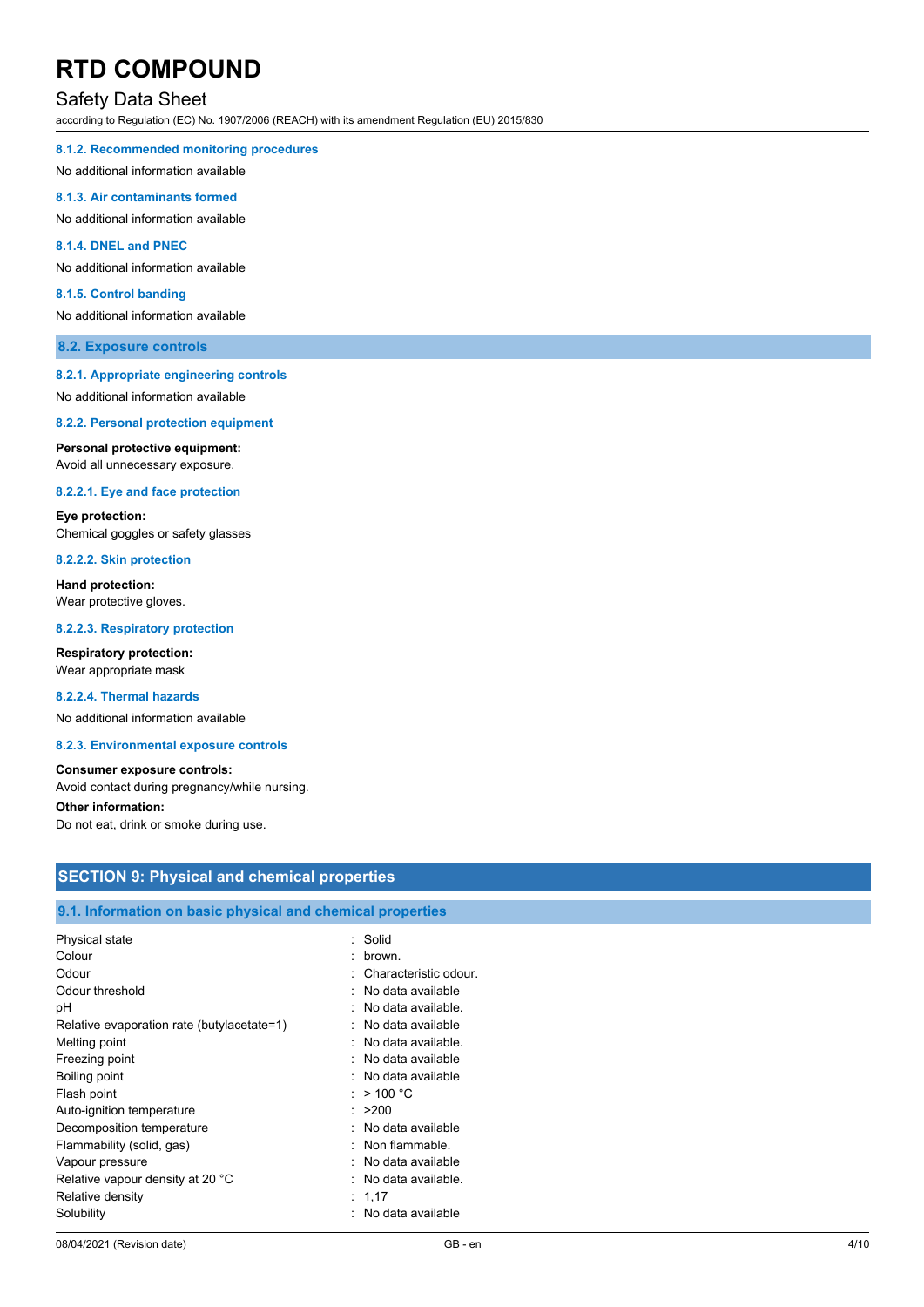## Safety Data Sheet

according to Regulation (EC) No. 1907/2006 (REACH) with its amendment Regulation (EU) 2015/830

| Partition coefficient n-octanol/water (Log Pow) | : No data available |
|-------------------------------------------------|---------------------|
| Viscosity, kinematic                            | : No data available |
| Viscosity, dynamic                              | : No data available |
| Explosive properties                            | : No data available |
| Oxidising properties                            | : No data available |
| <b>Explosive limits</b>                         | : No data available |
|                                                 |                     |

#### **9.2. Other information**

No additional information available

### **SECTION 10: Stability and reactivity**

|  | <b>10.1. Reactivity</b> |  |
|--|-------------------------|--|
|  |                         |  |

No additional information available

**10.2. Chemical stability**

Not established.

**10.3. Possibility of hazardous reactions**

Not established.

**10.4. Conditions to avoid**

Direct sunlight. Extremely high or low temperatures.

**10.5. Incompatible materials**

Strong acids. Strong bases.

**10.6. Hazardous decomposition products**

fume. Carbon monoxide. Carbon dioxide.

### **SECTION 11: Toxicological information**

| 11.1. Information on toxicological effects                                      |                                                                  |
|---------------------------------------------------------------------------------|------------------------------------------------------------------|
| Acute toxicity (oral)<br>Acute toxicity (dermal)<br>Acute toxicity (inhalation) | : Not classified<br>Not classified<br>Not classified             |
| C14-C17 CHLORINATED PARAFFIN (85535-85-9)                                       |                                                                  |
| LD50 oral rat                                                                   | > 4000 mg/kg bodyweight Animal: rat                              |
| LD50 dermal rabbit                                                              | > 13500 mg/kg bodyweight Animal: rabbit                          |
| <b>TERPINEOL (8000-41-7)</b>                                                    |                                                                  |
| LD50 oral rat                                                                   | > 2000 mg/kg                                                     |
| LD50 dermal rat                                                                 | > 2000 mg/kg                                                     |
| Skin corrosion/irritation                                                       | : Not classified<br>pH: No data available.                       |
| Additional information                                                          | Repeated exposure may cause skin dryness or cracking.            |
| Serious eye damage/irritation                                                   | Not classified<br>pH: No data available.                         |
| Additional information                                                          | Based on available data, the classification criteria are not met |
| Respiratory or skin sensitisation                                               | : Not classified                                                 |
| Additional information                                                          | Based on available data, the classification criteria are not met |
| Germ cell mutagenicity                                                          | : Not classified                                                 |
| Additional information                                                          | Based on available data, the classification criteria are not met |
| Carcinogenicity                                                                 | Not classified                                                   |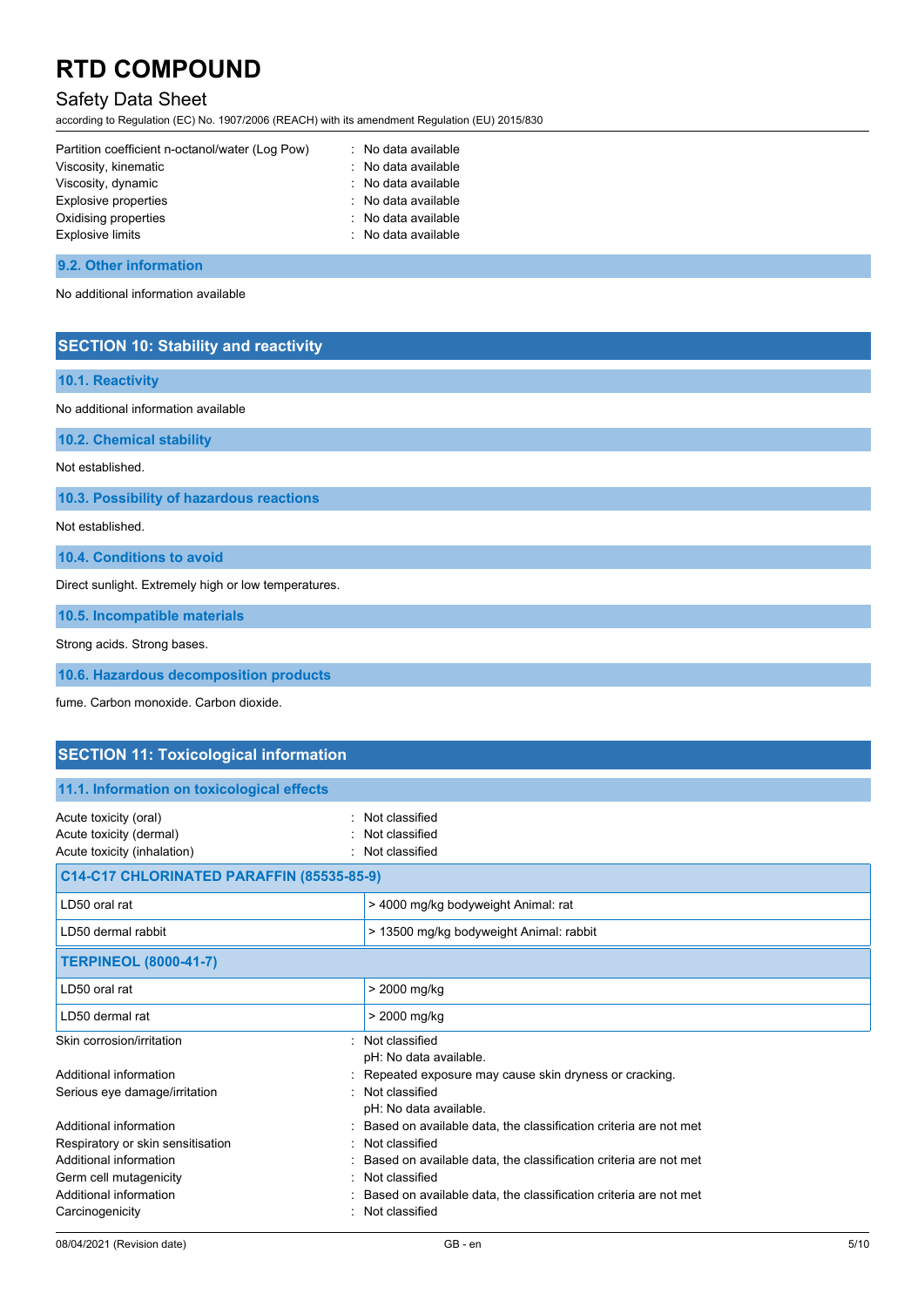## Safety Data Sheet

according to Regulation (EC) No. 1907/2006 (REACH) with its amendment Regulation (EU) 2015/830

| Additional information<br>Reproductive toxicity<br>Additional information<br>STOT-single exposure<br>Additional information<br>STOT-repeated exposure<br>Additional information | : Based on available data, the classification criteria are not met<br>: May cause harm to breast-fed children.<br>: May cause harm to breast-fed children.<br>: Not classified<br>: Based on available data, the classification criteria are not met<br>Not classified<br>: Based on available data, the classification criteria are not met |
|---------------------------------------------------------------------------------------------------------------------------------------------------------------------------------|----------------------------------------------------------------------------------------------------------------------------------------------------------------------------------------------------------------------------------------------------------------------------------------------------------------------------------------------|
| C14-C17 CHLORINATED PARAFFIN (85535-85-9)                                                                                                                                       |                                                                                                                                                                                                                                                                                                                                              |
| NOAEL (oral, rat, 90 days)                                                                                                                                                      | 100 mg/kg bodyweight Animal: rat, Guideline: OECD Guideline 408 (Repeated Dose 90-<br>Day Oral Toxicity in Rodents)                                                                                                                                                                                                                          |
| Aspiration hazard<br>Additional information<br>Potential adverse human health effects and<br>symptoms                                                                           | : Not classified<br>: Based on available data, the classification criteria are not met<br>: Based on available data, the classification criteria are not met                                                                                                                                                                                 |

| <b>SECTION 12: Ecological information</b>                                                                                                      |                                                                                                                                               |
|------------------------------------------------------------------------------------------------------------------------------------------------|-----------------------------------------------------------------------------------------------------------------------------------------------|
| 12.1. Toxicity                                                                                                                                 |                                                                                                                                               |
| Ecology - water<br>Hazardous to the aquatic environment, short-term<br>(acute)<br>Hazardous to the aquatic environment, long-term<br>(chronic) | : Very toxic to aquatic life with long lasting effects.<br>: Very toxic to aquatic life.<br>: Not classified                                  |
| <b>RTD COMPOUND</b>                                                                                                                            |                                                                                                                                               |
| LC50 - Fish [1]                                                                                                                                | > 5000 mg/l                                                                                                                                   |
| EC50 - Other aquatic organisms [1]                                                                                                             | $0.006$ mg/l                                                                                                                                  |
| C14-C17 CHLORINATED PARAFFIN (85535-85-9)                                                                                                      |                                                                                                                                               |
| LC50 - Fish [1]                                                                                                                                | > 10000 mg/l Test organisms (species): Alburnus alburnus                                                                                      |
| LC50 - Fish [2]                                                                                                                                | > 5000 mg/l Test organisms (species): Alburnus alburnus                                                                                       |
| EC50 - Crustacea [1]                                                                                                                           | 0.0059 mg/l Test organisms (species): Daphnia magna                                                                                           |
| EC50 - Other aquatic organisms [1]                                                                                                             | $0.006$ mg/l                                                                                                                                  |
| EC50 72h - Algae [1]                                                                                                                           | > 3.2 mg/l Test organisms (species): Pseudokirchneriella subcapitata (previous names:<br>Raphidocelis subcapitata, Selenastrum capricornutum) |
| EC50 96h - Algae [1]                                                                                                                           | > 3.2 mg/l Test organisms (species): Pseudokirchneriella subcapitata (previous names:<br>Raphidocelis subcapitata, Selenastrum capricornutum) |
| LOEC (chronic)                                                                                                                                 | 0.018 mg/l Test organisms (species): Daphnia magna Duration: '21 d'                                                                           |
| NOEC (chronic)                                                                                                                                 | 0.01 mg/l Test organisms (species): Daphnia magna Duration: '21 d'                                                                            |
| NOEC chronic fish                                                                                                                              | 4.5 mg/l Test organisms (species): Oncorhynchus mykiss (previous name: Salmo<br>gairdneri) Duration: '60 d'                                   |
| 12.2. Persistence and degradability                                                                                                            |                                                                                                                                               |
| <b>RTD COMPOUND</b>                                                                                                                            |                                                                                                                                               |
| Persistence and degradability                                                                                                                  | May cause long-term adverse effects in the environment.                                                                                       |
| 12.3. Bioaccumulative potential                                                                                                                |                                                                                                                                               |
| <b>RTD COMPOUND</b>                                                                                                                            |                                                                                                                                               |

Bioaccumulative potential Not established.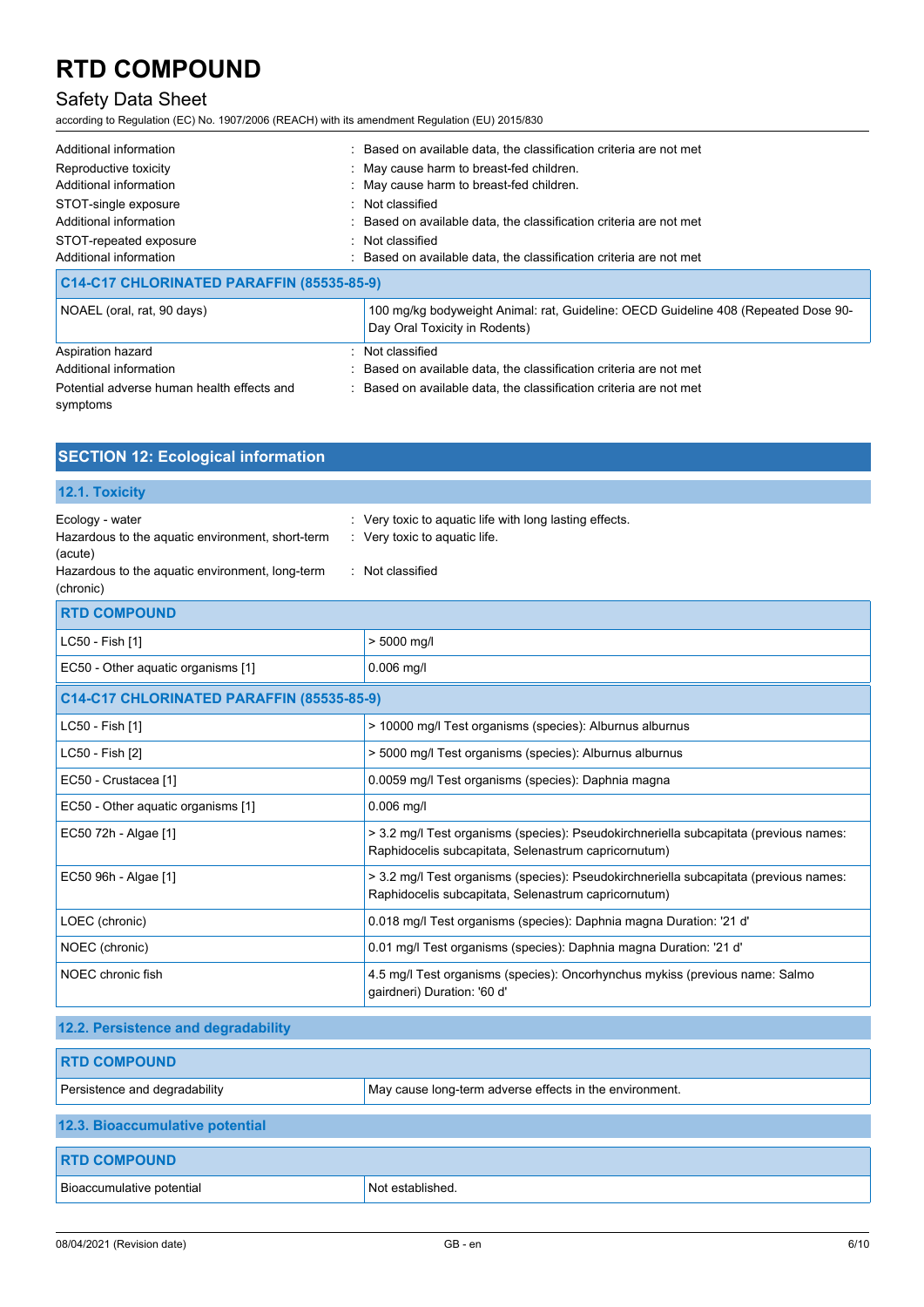## Safety Data Sheet

according to Regulation (EC) No. 1907/2006 (REACH) with its amendment Regulation (EU) 2015/830

| 12.4. Mobility in soil                   |                                     |
|------------------------------------------|-------------------------------------|
| No additional information available      |                                     |
| 12.5. Results of PBT and vPvB assessment |                                     |
| No additional information available      |                                     |
| 12.6. Other adverse effects              |                                     |
| Additional information                   | : Avoid release to the environment. |

| <b>SECTION 13: Disposal considerations</b> |                                                                                                                                                                                                                                             |
|--------------------------------------------|---------------------------------------------------------------------------------------------------------------------------------------------------------------------------------------------------------------------------------------------|
| 13.1. Waste treatment methods              |                                                                                                                                                                                                                                             |
| Product/Packaging disposal recommendations | : Dispose in a safe manner in accordance with local/national regulations. Dispose of<br>contents/container to hazardous or special waste collection point, in accordance with local,<br>regional, national and/or international regulation. |

Ecology - waste materials **Example 20** and  $\overline{a}$  Avoid release to the environment.

## **SECTION 14: Transport information** In accordance with ADR / IMDG / IATA / ADN / RID

| <b>ADR</b>                                                                                                                                           | <b>IMDG</b>                                                                                                                                                                 | <b>IATA</b>                                                                                                   | <b>ADN</b>                                                                                                                                      | <b>RID</b>                                                                                                                                      |  |
|------------------------------------------------------------------------------------------------------------------------------------------------------|-----------------------------------------------------------------------------------------------------------------------------------------------------------------------------|---------------------------------------------------------------------------------------------------------------|-------------------------------------------------------------------------------------------------------------------------------------------------|-------------------------------------------------------------------------------------------------------------------------------------------------|--|
| 14.1. UN number                                                                                                                                      |                                                                                                                                                                             |                                                                                                               |                                                                                                                                                 |                                                                                                                                                 |  |
| <b>UN 3077</b>                                                                                                                                       | <b>UN 3077</b>                                                                                                                                                              | <b>UN 3077</b>                                                                                                | <b>UN 3077</b>                                                                                                                                  | <b>UN 3077</b>                                                                                                                                  |  |
| 14.2. UN proper shipping name                                                                                                                        |                                                                                                                                                                             |                                                                                                               |                                                                                                                                                 |                                                                                                                                                 |  |
| <b>ENVIRONMENTALLY</b><br><b>HAZARDOUS</b><br>SUBSTANCE, SOLID,<br>N.O.S.                                                                            | <b>ENVIRONMENTALLY</b><br><b>HAZARDOUS</b><br>SUBSTANCE, SOLID,<br><b>N.O.S.</b>                                                                                            | Environmentally hazardous<br>substance, solid, n.o.s.                                                         | <b>ENVIRONMENTALLY</b><br><b>HAZARDOUS</b><br>SUBSTANCE, SOLID,<br>N.O.S.                                                                       | <b>ENVIRONMENTALLY</b><br><b>HAZARDOUS</b><br>SUBSTANCE, SOLID,<br><b>N.O.S.</b>                                                                |  |
| <b>Transport document description</b>                                                                                                                |                                                                                                                                                                             |                                                                                                               |                                                                                                                                                 |                                                                                                                                                 |  |
| <b>UN 3077</b><br><b>ENVIRONMENTALLY</b><br><b>HAZARDOUS</b><br>SUBSTANCE, SOLID,<br>N.O.S. (C14-C17<br><b>CHLORINATED</b><br>PARAFFIN), 9, III, (-) | <b>UN 3077</b><br><b>ENVIRONMENTALLY</b><br><b>HAZARDOUS</b><br>SUBSTANCE, SOLID,<br>N.O.S. (C14-C17<br><b>CHLORINATED</b><br>PARAFFIN), 9, III, MARINE<br><b>POLLUTANT</b> | UN 3077 Environmentally<br>hazardous substance, solid,<br>n.o.s. (C14-C17<br>CHLORINATED<br>PARAFFIN), 9, III | <b>UN 3077</b><br><b>ENVIRONMENTALLY</b><br><b>HAZARDOUS</b><br>SUBSTANCE, SOLID,<br>N.O.S. (C14-C17<br><b>CHLORINATED</b><br>PARAFFIN), 9, III | <b>UN 3077</b><br><b>ENVIRONMENTALLY</b><br><b>HAZARDOUS</b><br>SUBSTANCE, SOLID,<br>N.O.S. (C14-C17<br><b>CHLORINATED</b><br>PARAFFIN), 9, III |  |
| 14.3. Transport hazard class(es)                                                                                                                     |                                                                                                                                                                             |                                                                                                               |                                                                                                                                                 |                                                                                                                                                 |  |
| 9                                                                                                                                                    | 9                                                                                                                                                                           | 9                                                                                                             | 9                                                                                                                                               | 9                                                                                                                                               |  |
|                                                                                                                                                      |                                                                                                                                                                             |                                                                                                               |                                                                                                                                                 |                                                                                                                                                 |  |
| 14.4. Packing group                                                                                                                                  |                                                                                                                                                                             |                                                                                                               |                                                                                                                                                 |                                                                                                                                                 |  |
| $\mathbf{III}$                                                                                                                                       | III                                                                                                                                                                         | III                                                                                                           | III                                                                                                                                             | Ш                                                                                                                                               |  |
| <b>14.5. Environmental hazards</b>                                                                                                                   |                                                                                                                                                                             |                                                                                                               |                                                                                                                                                 |                                                                                                                                                 |  |

| Dangerous for the<br>environment: Yes | Dangerous for the<br>environment: Yes<br>Marine pollutant: Yes | Dangerous for the<br>environment: Yes | Dangerous for the<br>environment: Yes | Dangerous for the<br>environment: Yes |
|---------------------------------------|----------------------------------------------------------------|---------------------------------------|---------------------------------------|---------------------------------------|
|                                       |                                                                |                                       |                                       |                                       |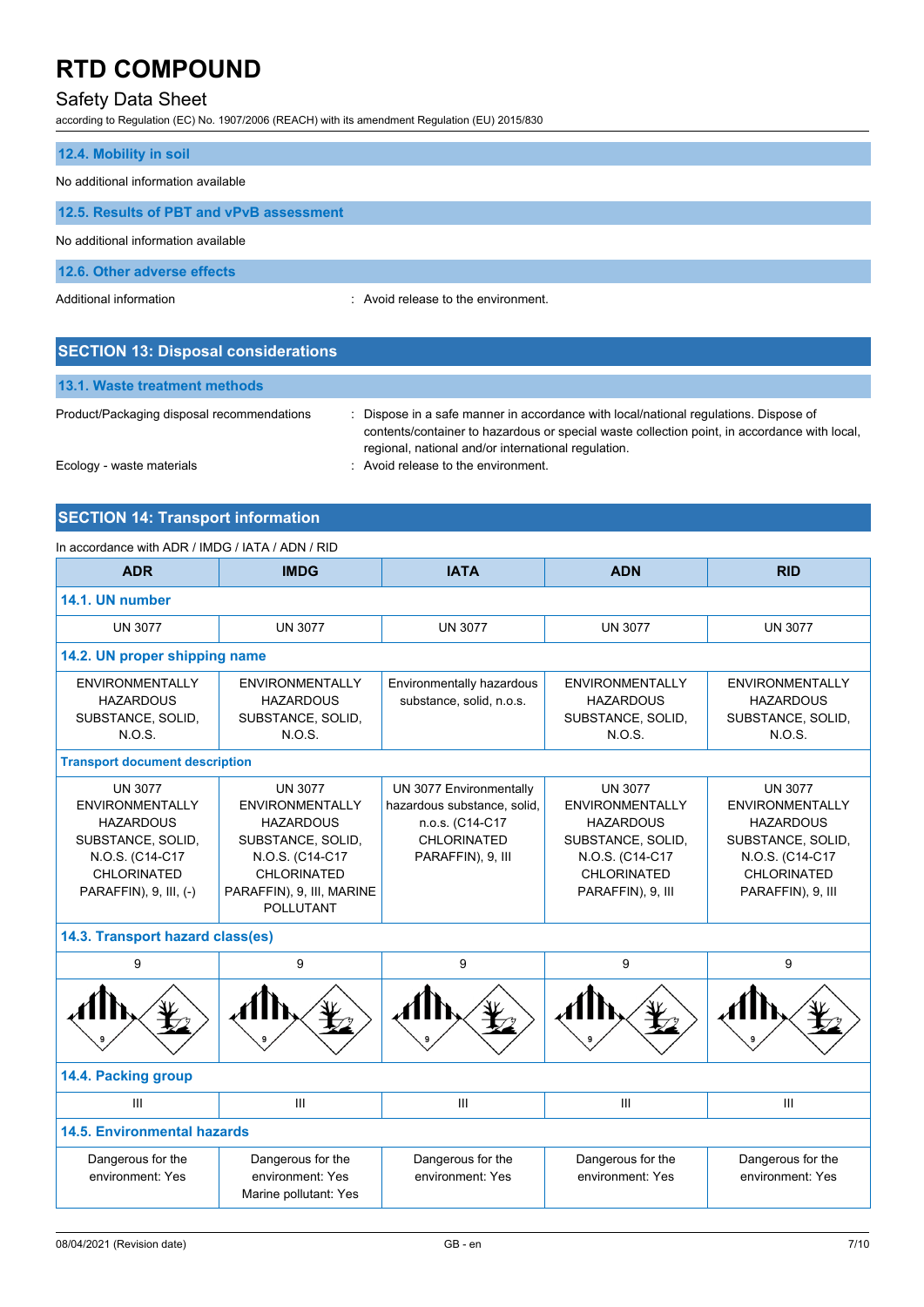## Safety Data Sheet

according to Regulation (EC) No. 1907/2006 (REACH) with its amendment Regulation (EU) 2015/830

| <b>ADR</b>                                           | <b>IMDG</b> | <b>IATA</b>               | <b>ADN</b> | <b>RID</b> |
|------------------------------------------------------|-------------|---------------------------|------------|------------|
| No supplementary information available               |             |                           |            |            |
| 14.6. Special precautions for user                   |             |                           |            |            |
| <b>Overland transport</b>                            |             |                           |            |            |
| Classification code (ADR)                            |             | $:$ M7                    |            |            |
| Special provisions (ADR)                             |             | 274, 335, 375, 601        |            |            |
| Limited quantities (ADR)                             |             | 5kg                       |            |            |
| Excepted quantities (ADR)                            |             | E <sub>1</sub>            |            |            |
| Packing instructions (ADR)                           |             | P002, IBC08, LP02, R001   |            |            |
| Special packing provisions (ADR)                     |             | : PP12, B3                |            |            |
| Mixed packing provisions (ADR)                       |             | MP10                      |            |            |
| Portable tank and bulk container instructions (ADR)  |             | T1, BK1, BK2, BK3         |            |            |
| Portable tank and bulk container special provisions  |             | $\therefore$ TP33         |            |            |
| (ADR)                                                |             |                           |            |            |
| Tank code (ADR)                                      |             | SGAV, LGBV                |            |            |
| Vehicle for tank carriage                            |             | : AT                      |            |            |
| Transport category (ADR)                             |             | 3                         |            |            |
| Special provisions for carriage - Packages (ADR)     |             | : V13                     |            |            |
| Special provisions for carriage - Bulk (ADR)         |             | $:$ VC1, VC2              |            |            |
| Special provisions for carriage - Loading, unloading |             | $\therefore$ CV13         |            |            |
| and handling (ADR)                                   |             |                           |            |            |
| Hazard identification number (Kemler No.)            | ÷           | 90                        |            |            |
| Orange plates                                        |             |                           |            |            |
|                                                      |             | 90<br>3077                |            |            |
| Tunnel restriction code (ADR)                        |             |                           |            |            |
| EAC code                                             |             | : 2Z                      |            |            |
| <b>Transport by sea</b>                              |             |                           |            |            |
| Special provisions (IMDG)                            |             | : 274, 335, 966, 967, 969 |            |            |
| Limited quantities (IMDG)                            |             | 5 kg                      |            |            |
| Excepted quantities (IMDG)                           | ÷           | E1                        |            |            |
| Packing instructions (IMDG)                          |             | LP02, P002                |            |            |
| Special packing provisions (IMDG)                    |             | PP12                      |            |            |
| IBC packing instructions (IMDG)                      |             | IBC08                     |            |            |
| IBC special provisions (IMDG)                        |             | B3                        |            |            |
| Tank instructions (IMDG)                             |             | BK1, BK2, BK3, T1         |            |            |
| Tank special provisions (IMDG)                       |             | <b>TP33</b>               |            |            |
| EmS-No. (Fire)                                       |             | : F-A                     |            |            |
| EmS-No. (Spillage)                                   |             | S-F                       |            |            |
| Stowage category (IMDG)                              |             | $\cdot$ A                 |            |            |
| Stowage and handling (IMDG)                          |             | : SW23                    |            |            |
| Air transport                                        |             |                           |            |            |
| PCA Excepted quantities (IATA)                       |             | $\therefore$ E1           |            |            |
| PCA Limited quantities (IATA)                        |             | : Y956                    |            |            |
| PCA limited quantity max net quantity (IATA)         |             | 30kgG                     |            |            |
| PCA packing instructions (IATA)                      |             | : 956                     |            |            |
| PCA max net quantity (IATA)                          |             | 400kg                     |            |            |
| CAO packing instructions (IATA)                      |             | : 956                     |            |            |
| CAO max net quantity (IATA)                          |             | : 400kg                   |            |            |
| Special provisions (IATA)                            |             | $:$ A97, A158, A179, A197 |            |            |
| ERG code (IATA)                                      |             | : 9L                      |            |            |
| Inland waterway transport                            |             |                           |            |            |
| Classification code (ADN)                            |             | $:$ M7                    |            |            |
| Special provisions (ADN)                             |             | : 274, 335, 375, 601      |            |            |
| Limited quantities (ADN)                             |             | : 5 kg                    |            |            |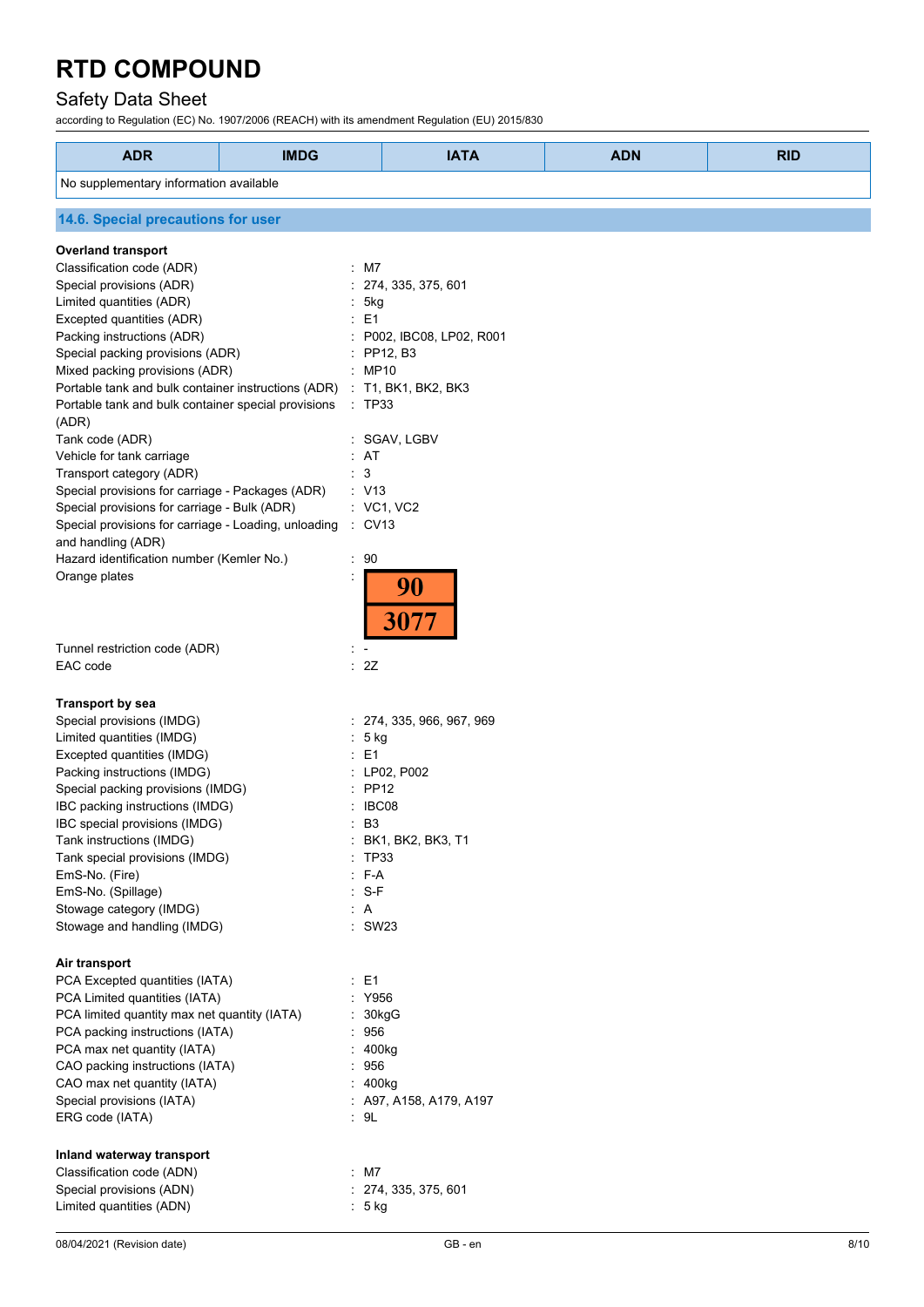## Safety Data Sheet

according to Regulation (EC) No. 1907/2006 (REACH) with its amendment Regulation (EU) 2015/830

| Excepted quantities (ADN)                                                  | $\therefore$ E1                                                                                                      |
|----------------------------------------------------------------------------|----------------------------------------------------------------------------------------------------------------------|
| Equipment required (ADN)                                                   | $:$ PP, A                                                                                                            |
| Number of blue cones/lights (ADN)                                          | $\therefore$ 0                                                                                                       |
| Additional requirements/Remarks (ADN)                                      | * Only in the molten state. ** For carriage in bulk see also 7.1.4.1. ** * Only in the case of<br>transport in bulk. |
| <b>Rail transport</b>                                                      |                                                                                                                      |
| Classification code (RID)                                                  | $:$ M7                                                                                                               |
| Special provisions (RID)                                                   | : 274, 335, 375, 601                                                                                                 |
| Limited quantities (RID)                                                   | 5kg                                                                                                                  |
| Excepted quantities (RID)                                                  | $\therefore$ E1                                                                                                      |
| Packing instructions (RID)                                                 | : P002, IBC08, LP02, R001                                                                                            |
| Special packing provisions (RID)                                           | $:$ PP12. B3                                                                                                         |
| Mixed packing provisions (RID)                                             | : MP10                                                                                                               |
| Portable tank and bulk container instructions (RID)                        | $:$ T1, BK1, BK2, BK3                                                                                                |
| Portable tank and bulk container special provisions<br>(RID)               | : TP33                                                                                                               |
| Tank codes for RID tanks (RID)                                             | : SGAV, LGBV                                                                                                         |
| Transport category (RID)                                                   | $\therefore$ 3                                                                                                       |
| Special provisions for carriage - Packages (RID)                           | $:$ W13                                                                                                              |
| Special provisions for carriage - Bulk (RID)                               | $\therefore$ VC1, VC2                                                                                                |
| Special provisions for carriage - Loading, unloading<br>and handling (RID) | : CW13, CW31                                                                                                         |
| Colis express (express parcels) (RID)                                      | : CE11                                                                                                               |
| Hazard identification number (RID)                                         | : 90                                                                                                                 |

**14.7. Transport in bulk according to Annex II of Marpol and the IBC Code**

Not applicable

### **SECTION 15: Regulatory information**

**15.1. Safety, health and environmental regulations/legislation specific for the substance or mixture**

#### **15.1.1. EU-Regulations**

Contains no REACH substances with Annex XVII restrictions

Contains no substance on the REACH candidate list

Contains no REACH Annex XIV substances

Contains no substance subject to Regulation (EU) No 649/2012 of the European Parliament and of the Council of 4 July 2012 concerning the export and import of hazardous chemicals.

Contains no substance subject to Regulation (EU) No 2019/1021 of the European Parliament and of the Council of 20 June 2019 on persistent organic pollutants

#### **15.1.2. National regulations**

No additional information available

**15.2. Chemical safety assessment**

No chemical safety assessment has been carried out

**For the following substances of this mixture a chemical safety assessment has been carried out:** C14-C17 CHLORINATED PARAFFIN

| <b>SECTION 16: Other information</b> |                                                                                                                                                                                                                                                                                          |
|--------------------------------------|------------------------------------------------------------------------------------------------------------------------------------------------------------------------------------------------------------------------------------------------------------------------------------------|
| Data sources                         | : REGULATION (EC) No 1272/2008 OF THE EUROPEAN PARLIAMENT AND OF THE<br>COUNCIL of 16 December 2008 on classification, labelling and packaging of substances<br>and mixtures, amending and repealing Directives 67/548/EEC and 1999/45/EC, and<br>amending Regulation (EC) No 1907/2006. |
| Other information                    | · None                                                                                                                                                                                                                                                                                   |